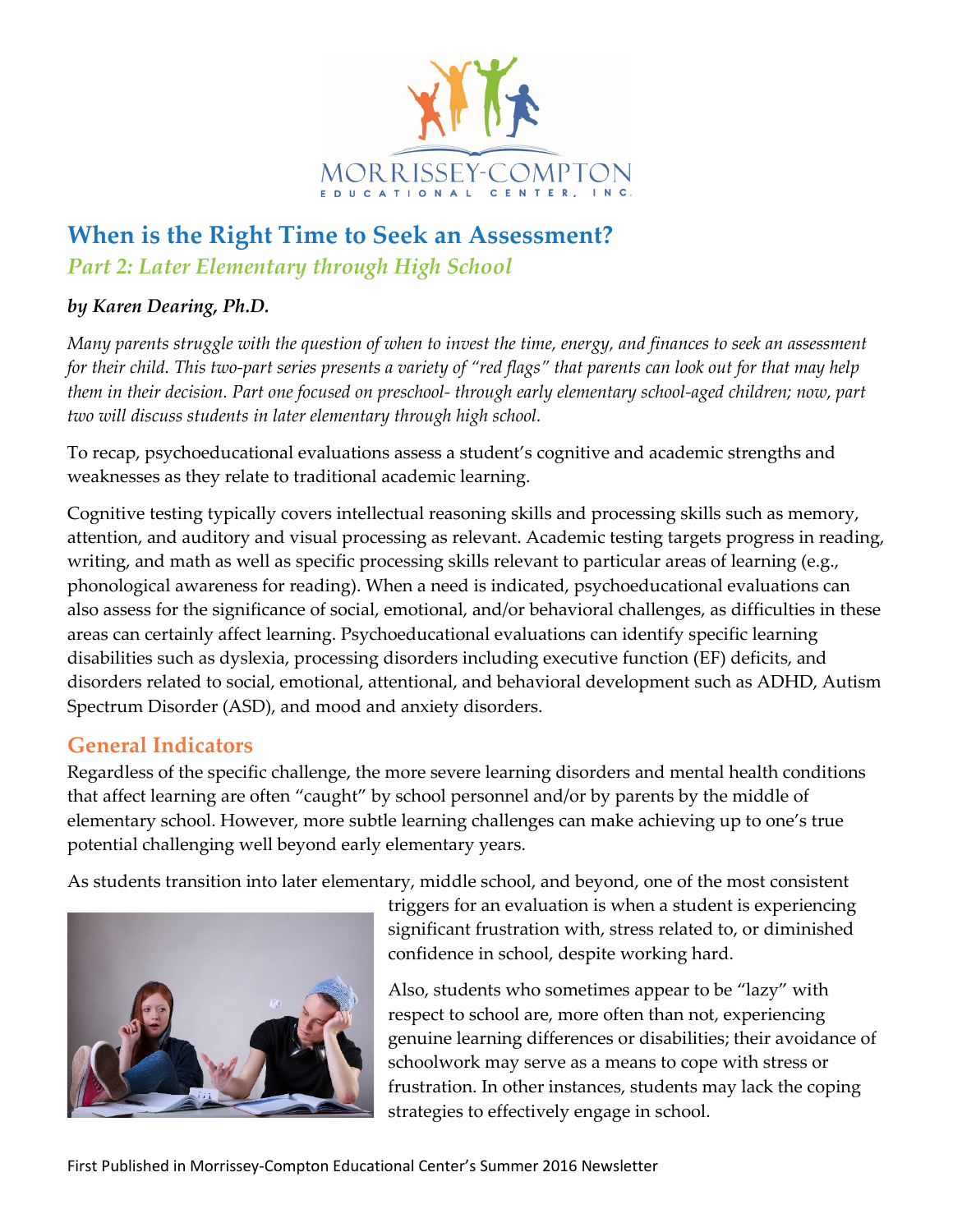Ultimately, parents should be encouraged to "trust their gut" when it comes to their child's learning challenges. Parents sometimes report that they have been told by teachers that an assessment isn't necessary because their child is "on grade level" or "doing fine." Learning is about more than just grades and benchmarks. The process and sheer effort that go into learning are also relevant, particularly as students advance in school.

# **A Critical Shift in Learning**

In third grade and beyond, the focus of academic learning shifts from building a basic academic skill set (word reading, basic math functions and facts, and mechanics of written expression such as spelling and handwriting) to applied academic work, meaning reading comprehension, written expression, and math and number reasoning. If small holes in a student's academic foundation have formed in early elementary school, the impact of these is often seen as difficulty when the applied demands of academic learning increase in later elementary school.

## **Specific Signs of Learning Disabilities**

Signs of specific learning disabilities in reading, writing, and math for students in later elementary school and beyond are numerous. When a student is working hard and having any of the challenges noted below, and particularly if they are feeling the impact of those challenges in terms of their emotional reaction or self-esteem, an evaluation may well be warranted.



- **Signs of a dyslexic profile:**  • Being a slow reader.
	- Being a reluctant reader.
	- Making word substitutions, reading errors, or other dysfluencies when reading aloud.
	- Lingering letter or number reversals when writing.
	- Spelling difficulties.
	- Poor mastery of math facts.
	- More difficulty with word problems in math than with calculations.

#### **Signs of a writing disorder:**

- Written output doesn't match the sophistication of a student's orally presented ideas.
- The process of writing seems to limit what is expressed.
- Poor mechanics in writing (applied spelling, inconsistent use of capitalization, punctuation).
- Handwriting characterized by uneven spacing, poor letter formation, and/or words that float above the line.

*Note:* As students' writing skills develop through third, fourth, and fifth grades, most are able to improve the coherence and organization with which they are able to communicate their ideas. Difficulty doing so, despite quality instruction and effort, can be a sign of a writing disorder or an attentional or EF weakness.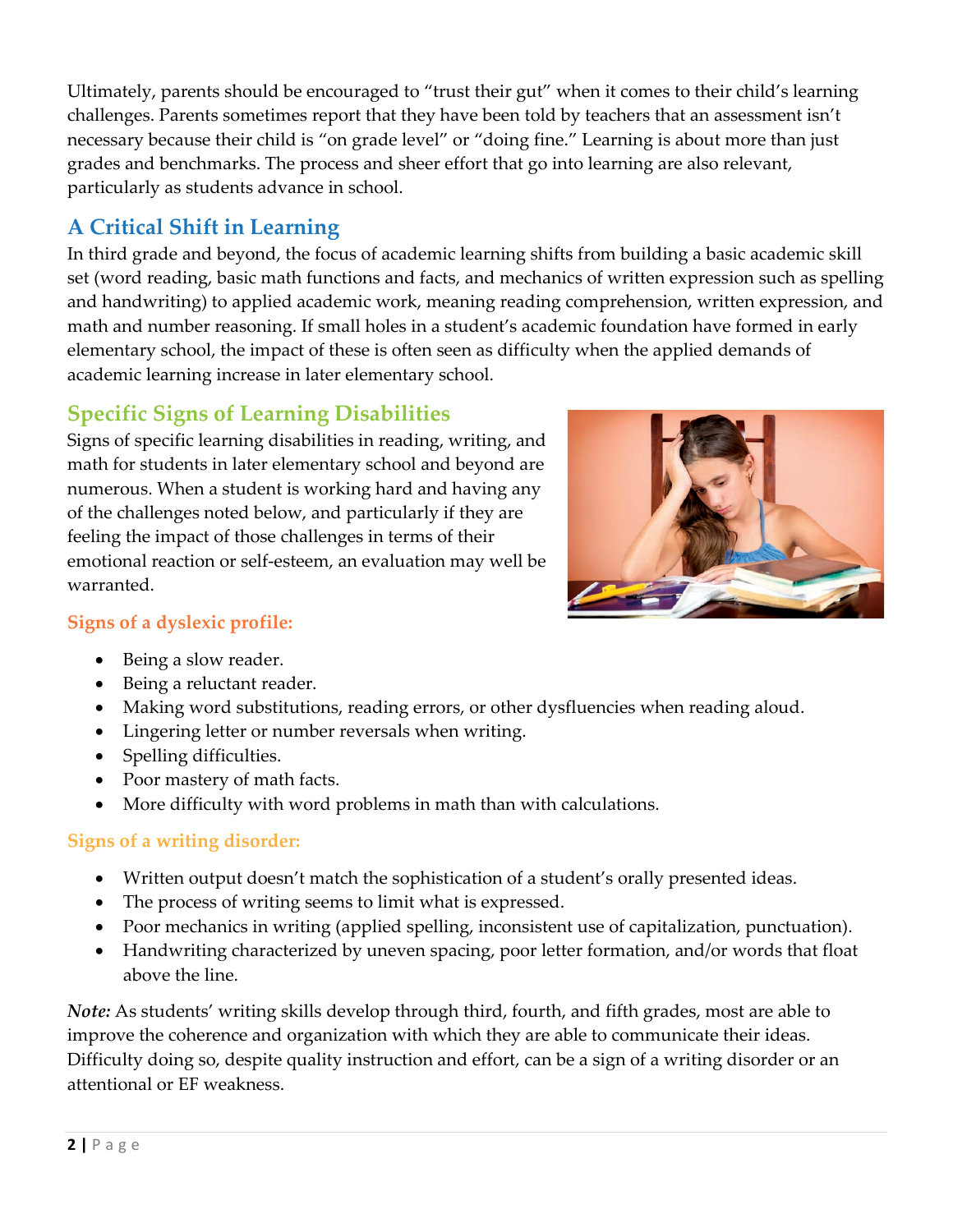#### **Signs of a math disability:**

- Struggles to understand concepts such as division, fractions, decimals, and percentages.
- Difficulty mastering math facts.
- Challenges with word problems.

*Note:* A tendency to commit small (unforced, "careless") errors in math such as transposing numbers, placing decimals in the wrong place, and making calculation errors due to alignment can be signs of a math disability or potential writing disorder, visual processing weakness, or attentional issue.

# **ADHD, ASD, & Emotional Disorders**

As was the case in early elementary school, beyond specific academic concerns, the behavioral, social, and emotional challenges associated with ADHD, ASD, and emotional disorders can absolutely have an adverse impact on learning. As academic demands increase, behaviors associated with ADHD that weren't seen as problematic or interfering can lead to clearer functional impairment at this age. Many young children are highly active and cannot sustain focus and regulate behavior the way older children or adults can. However, by about third grade, the neurocognitive mechanisms for regulation are in place and the social expectations of classroom behavior are well understood by most children. Behaviorally, most children will no longer show consistent restless (leaning across desk, shifting in chairs, fiddling with objects) or impulsive (calling out, chatting with friends when the teacher is requiring attention) behavior that is more normative in the earlier years. Similarly, as academic material increases in complexity and quantity, most children will not have to exert notable effort to regulate and sustain attention.



Children who seem to struggle to meet the increasing behavioral and attentional regulatory demands of school may indeed be suffering from an attention deficit disorder. If similar challenges are observed in the home or extracurricular environments, this is particularly telling.

As academic demands increase and students transition from building basic academic skills to applied learning, generalization and inference tend to be specific areas of challenge for students

on the autism spectrum. Individuals with ASD are often seen as very literal or "black-and-white" thinkers. Challenges with efficient retrieval of information and/or broad challenges with processing speed are also common. These qualities alone do not necessarily indicate the presence of ASD, but these, in combination with difficulty engaging with peers, reading social cues and signals, and "reading between the lines" in social interactions can certainly be indicators of a mild autism spectrum disorder that might not have been identified previously.

#### **EF Weaknesses**

As children enter middle school, all of the above markers continue to be relevant when considering whether an evaluation is warranted. Additionally, middle school places increasing demands on students' executive function (EF) skills—time and task management, organization, planning, prioritizing, etc.—as they have to juggle multiple classes/teachers. These increasing demands can expose significant challenges with EF, which can stem from an attention deficit disorder or other social